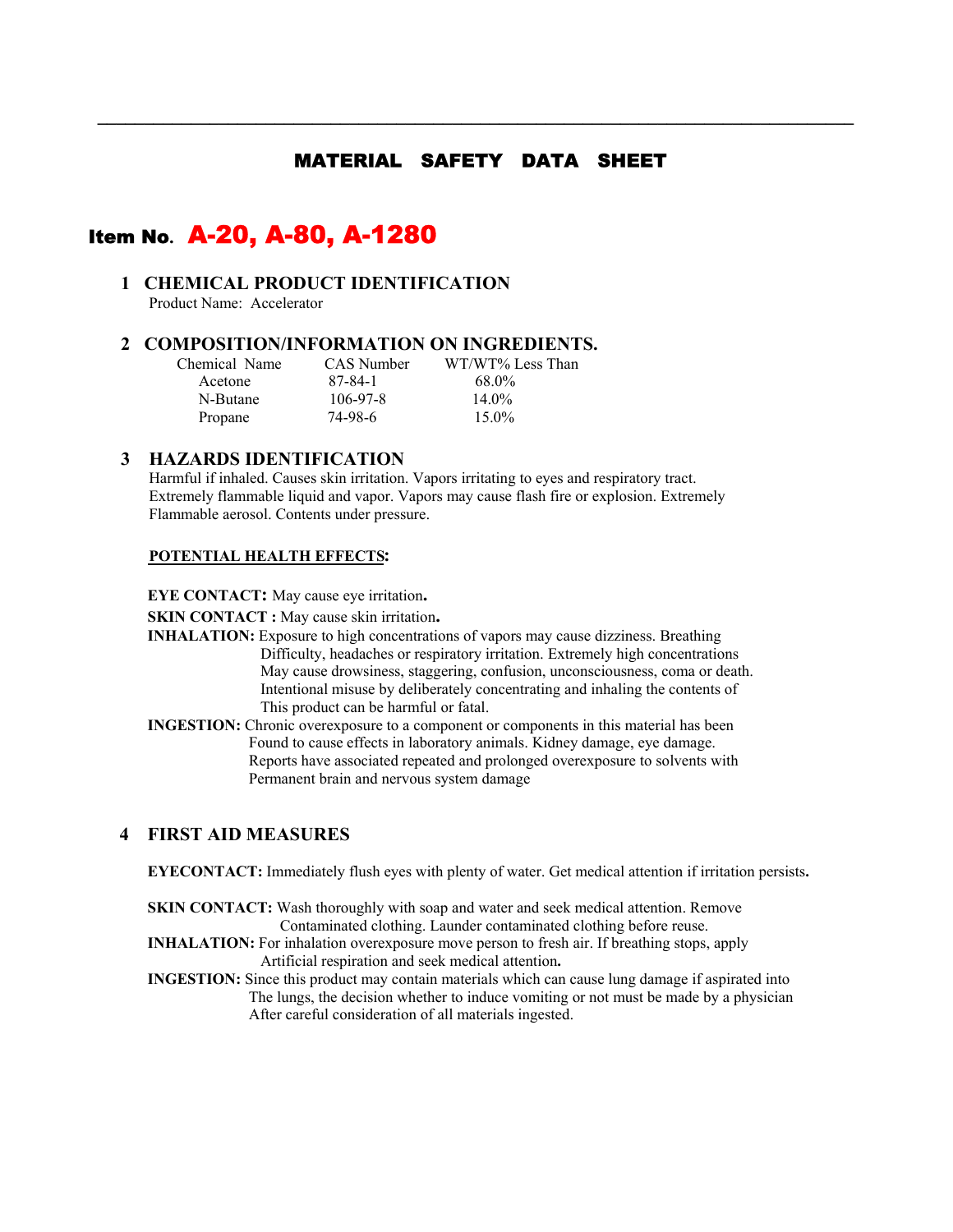### **5 FIRE FIGHTING MEASURES**

**FLASH POINT:** less than –25F **AUTOIGNITION TEMPERATURE:** Unknown **EXTINGUISHING MEDIA:** DRY CHEMICAL CO2 FOAM **LOWER EXPLOSIVE LIMIT:** 1.8% **UPPEREXPLOSIVE LIMIT:** 12.8%

**UNUSUAL FIRE AND EXPLOSION HAZARDS:** Contents under pressure. Do not use or store Near sources of heat, sparks or open flame. Keep away from any source of heat such as sunlight, Heaters or stoves that could cause the container to burst. Do not puncture or incinerate. Do not crush Or place in a garbage compactor. Do not store above 120 degrees F. Aerosol containers may explode When exposed to extreme heat. Product vapors are heavier than air and may travel a long distance to A source of ignition and flash back

**SPECIAL FIREFIGHTING PROCEDURES:** Full protective equipment including self-contained Breathing apparatus to avoid inhalation of vapors should be used. Water spray should not be used except To keep down vapors or cool closed containers to prevent build-up of pressure. If water is used, fog nozzles Are preferred.

# **6 ACCIDENTAL RELEASE MEASURES**

**CLEAN-UP AND CONTAINMENT:** Remove all sources of ignition. Avoid heat, sparks, flames and Anything which could cause fire. Ventilate area of spill and adjacent low lying Areas. Avoid breathing Solvent vapors. Remove with inert absorbent materials and non-sparking tools.

# **7 HANDLING AND STORAGE**

**HANDLING:** Wash hands thoroughly after handling.

**STORAGE:** Store in a cool dry area with ventilation suitable for storing materials. Keep away from heat, Sparks and flame. Store in a cool place away from direct sunlight or any source of ignition. Do not store A temperatures above120F.

# **8 EXPOSURE CONTROLS PERSONAL PROTECTION**

**ENGINEERING CONTROLS:** Sufficient ventilation, in volume and patter, should be provided to keep air contamination below current applicable OSHA permissible exposure limit or ACGIH's TLV limit. **RESPIRATORY PROTECTION:** If workplace exposure limits are exceeded for any Component ( see 2 for hazardous components and exposure limits), a NIOSH/OSHA Approved respirator suitable for components listed is recommended. (Use organic vapor type respirator**)** 

**SKIN PROTECTION:** Chemical resistant plastic or rubber gloves recommended for prolonged or repeated contact.

**EYE PROTECTION:** Chemical goggles with side shields or face shield recommended If contact with the eyes is likely.

**OTHER PROTECTIVE EQUIPMENT:** Appropriate impervious clothing is recommended if Prolonged or repeated contact is likely.

**HYGIENIC PRACTICES:** Wash hands before eating or smoking. Smoke in designated areas only**.**